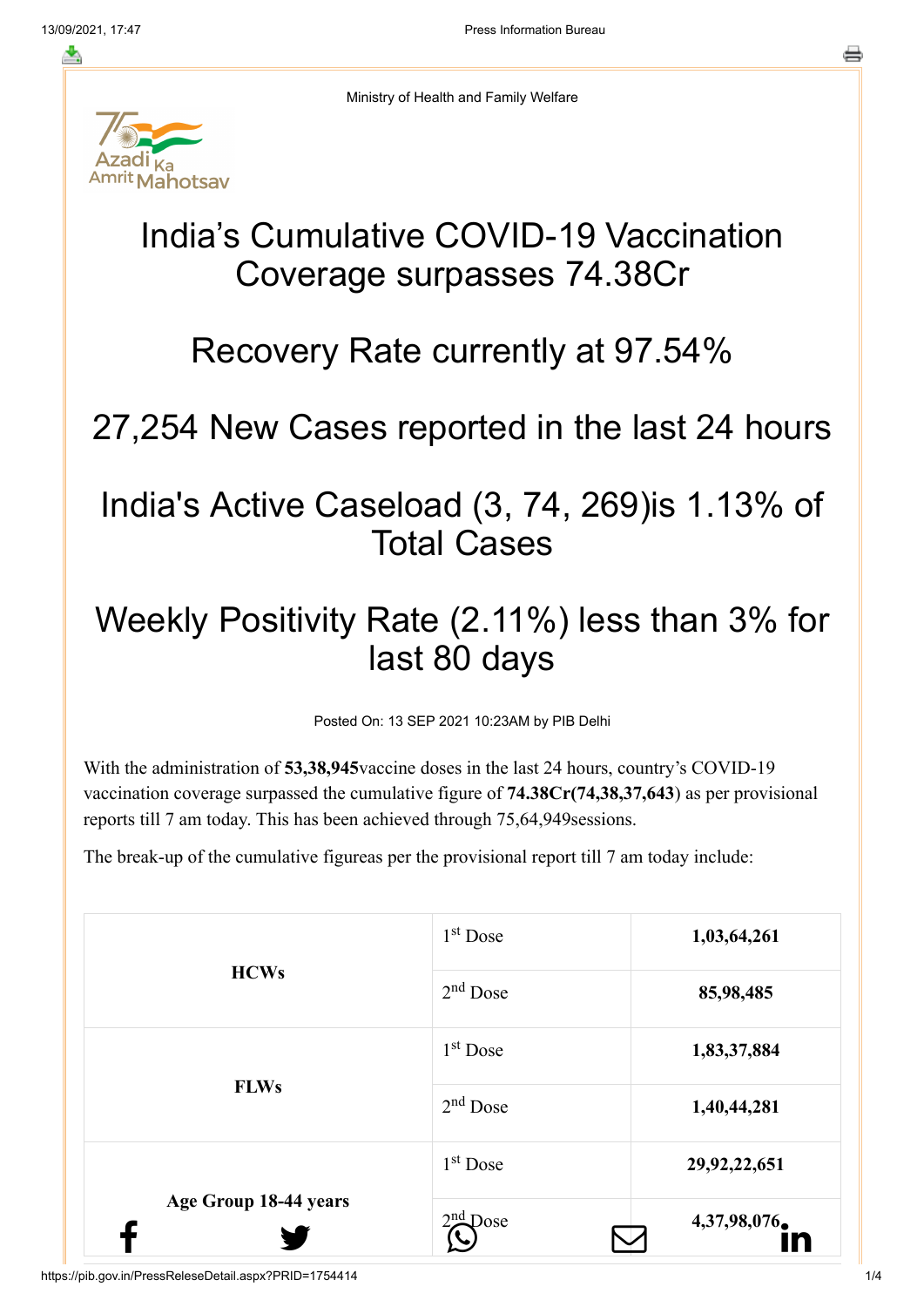|                                        | $1st$ Dose | 14,37,03,736    |
|----------------------------------------|------------|-----------------|
| Age Group 45-59 years<br>Over 60 years | $2nd$ Dose | 6,31,16,459     |
|                                        | $1st$ Dose | 9,32,06,216     |
|                                        | $2nd$ Dose | 4,94,45,594     |
| <b>Total</b>                           |            | 74, 38, 37, 643 |

The Union Government is committed to accelerating the pace and expanding the scope of COVID-19 vaccination throughout the country.

The recovery of **37,687** patients in the last 24 hours has increased the cumulative tally of recovered patients (since the beginning of the pandemic) to **3, 24, 47, 032.**

Consequently, India's recovery rate stands at **97.54%**.



Sustained and collaborative efforts by the Centre and the States/UTs continue the trend of less than 50,000 Daily New Cases that is being reported for 78 consecutive days now.

 $f$  y  $\circledcirc$   $\quad \circledcirc$  in

**27,254 new cases** were reported in the last 24 hours.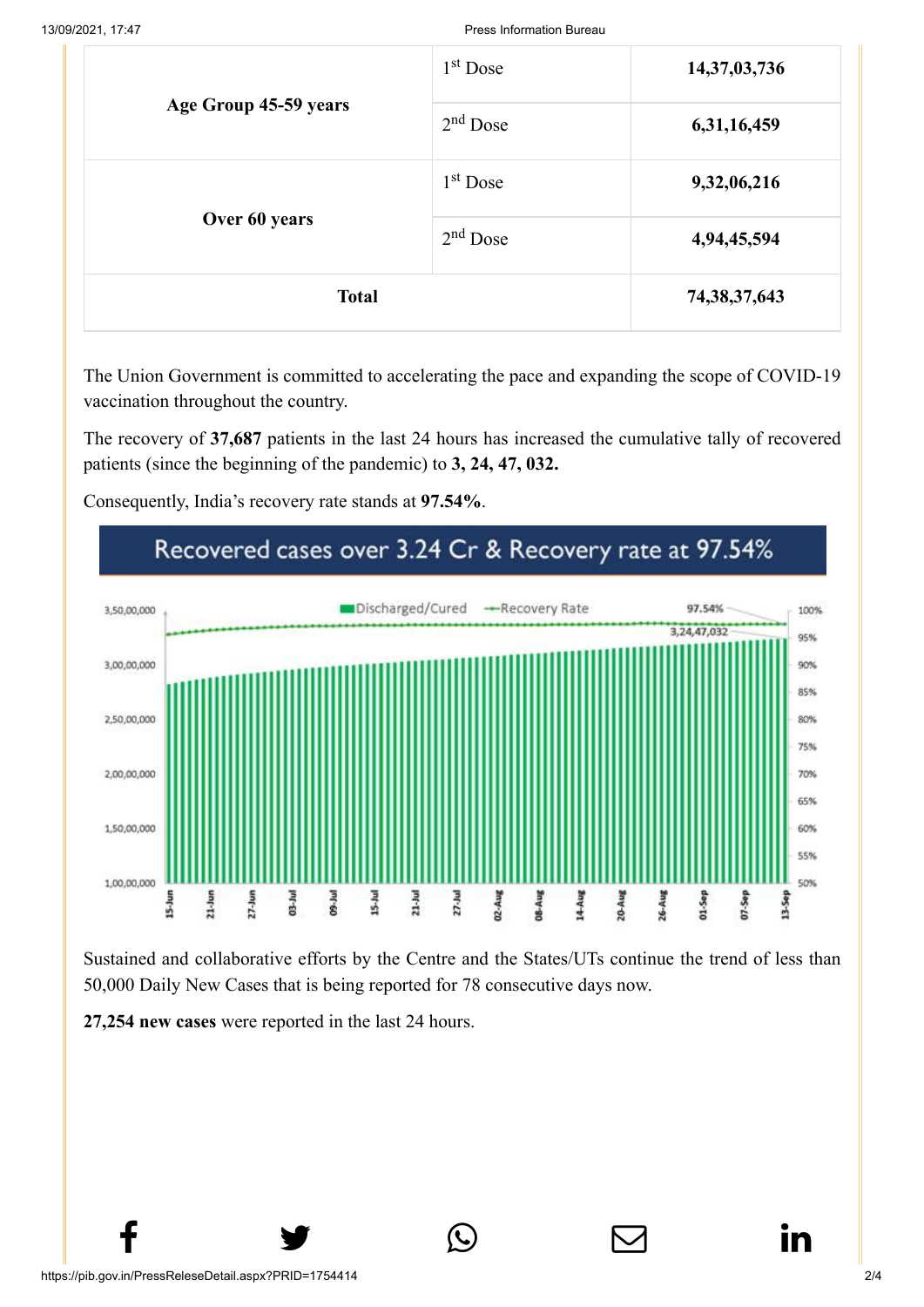13/09/2021, 17:47 Press Information Bureau



The Active Caseload is presently**3, 74, 269.** Active cases presently constitute **1.13%** of the country's total Positive Cases.



The testing capacity across the country continues to be expanded. The last 24 hours saw a total of

12,08,247tests being conducted. India has so far conducted over **54.30 Cr (54,30,14,076**) cumulative tests.

While testing capacity has been enhanced across the country, **Weekly Positivity Rate at 2.11% remains less than 3% for the last 80 days now.** The **Daily Positivity rate reported to be2.26%.** The daily Positivity rate has remained below3% for last 14 days and below 5% for 97 consecutive days now.

 $f$  y  $\circledcirc$   $\quad \circledcirc$  in